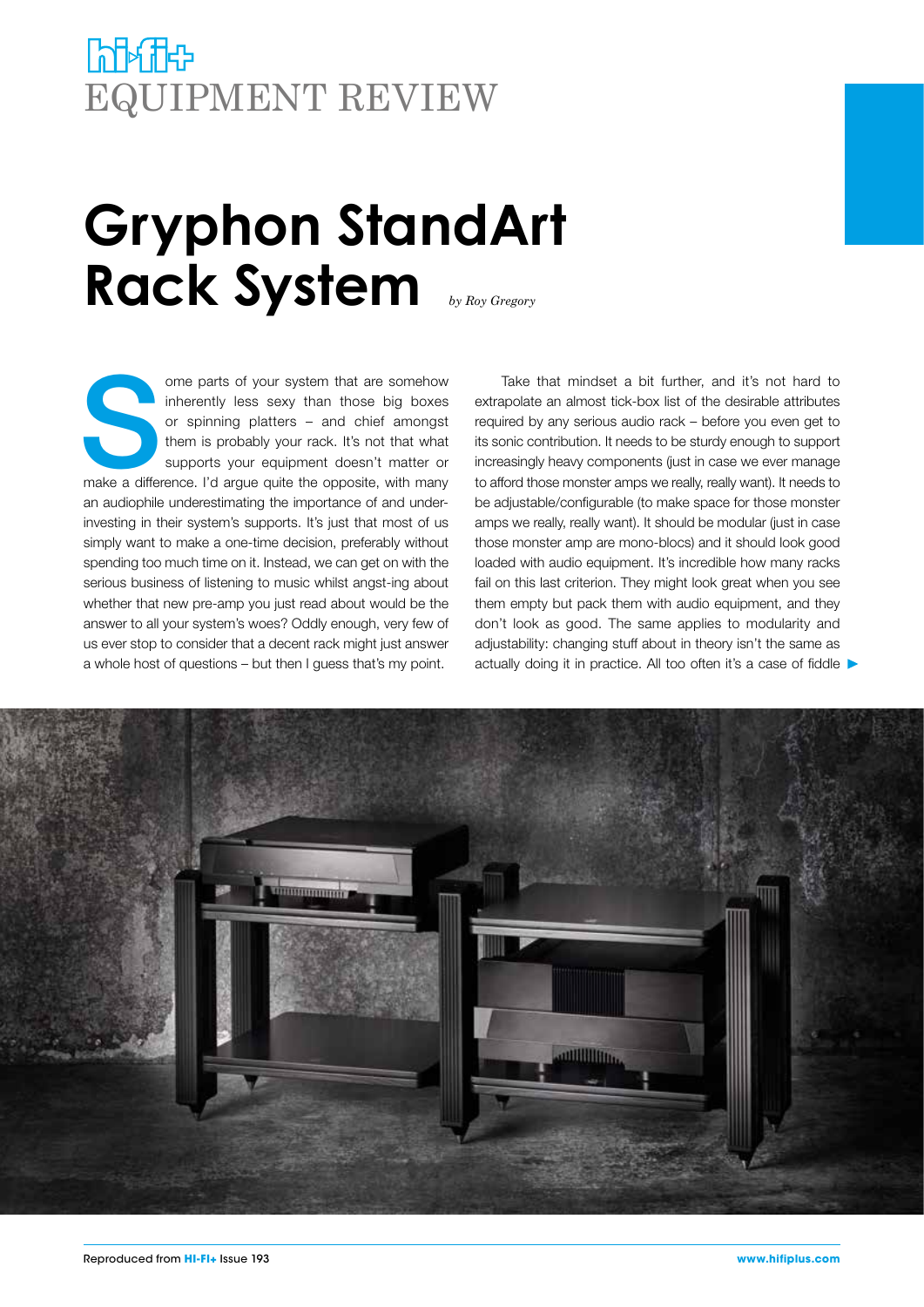## EQUIPMENT REVIEW / **GRYPHON STANDART**

*"It's a simple, elegant solution that means you can go on building sideways until your space or budget runs out."*



and faff to get the thing put together and then leave well alone. I've often wondered whether the Quadraspire racks' longevity owes as much to the fact that they work (in the mechanical sense) as it does to their sonic virtues.

Of course, the bigger and heavier the equipment you make, the more pressure it exerts on your support solution (literally and figuratively). So perhaps it should come as no surprise that those practised purveyors of hideously heavy amplifiers, Gryphon Audio Design, have finally turned their attention to creating a rack system capable of accommodating, well… those monster amps that we all really, really want. Nor perhaps should it be any surprise, given that the company seems to be on something of a new product roll right now, that the rack they've come up with doesn't just tick all the boxes, it does it in bold after adding a few extra boxes of its own. When you build something like the Mephisto – an amplifier that would bring the average audio rack out in a cold, shivering sweat – it tends to help you focus on the priorities.

On the face of it, there's nothing obviously different or unique about the Gryphon StandArt racks – other than the unmistakably Gryphon aesthetics that is – although even those are sufficiently self-effacing to complement any number of different components. Which brings me to my first point: built by Gryphon and intended for use with its electronics, the StandArt racks work equally well (sonically and aesthetically) with boxes that come from other manufacturers – and work they do! Consisting of two main elements – support shelves, complete with massive angle brackets and the legs to which they attach – you can specify height, the number of shelves and how many bays you want.

Each upright is available in one of four heights, including short ones to suit amp stands. The uprights themselves are formed out of a figure-eight (or waisted oblong to be more accurate) aluminium extrusion, the central 'bridge' adding stiffness and creating two separate cells within each leg. The rebated middle section is drilled with a ladder of holes to allow users to select shelf spacing, either on one side or both, depending on whether it's an 'end leg' or 'Extension leg'. It's a simple, elegant solution that means you can go on building sideways until your space or budget runs out. Add to that the fact that the shelf brackets are butch enough offer enough mating area and fixing bolts and lock securely into the groove in the leg and the result is a flat-pack rack that builds into the sort of massively rigid structure more normally found bolted to reinforced concrete foundations. But then, once you've built even a modestly sized rack, the differing grades of kiln-dried sand that fill each hollow in all four uprights make it feel like its bolted down anyway. For once the sand doesn't leak and the large composite cones on which the rack stands make levelling it and locking it in place a straightforward process.

The shelves themselves are deceptively simple constrained layer designs, depending for their performance on carefully chosen and combined materials. The top surface is a layer of Kerrock acrylic resin/mineral composite material, bonded to a thicker substrate of HDF, using bitumen-based damping compound between the two. The result is a shelf that's thin enough to be practical, stiff enough to support any amplifier known to man (yes – even the Mephisto) and handy when it comes to sinking and dissipating the mechanical energy generated by the supported components. The rigid  $\blacktriangleright$